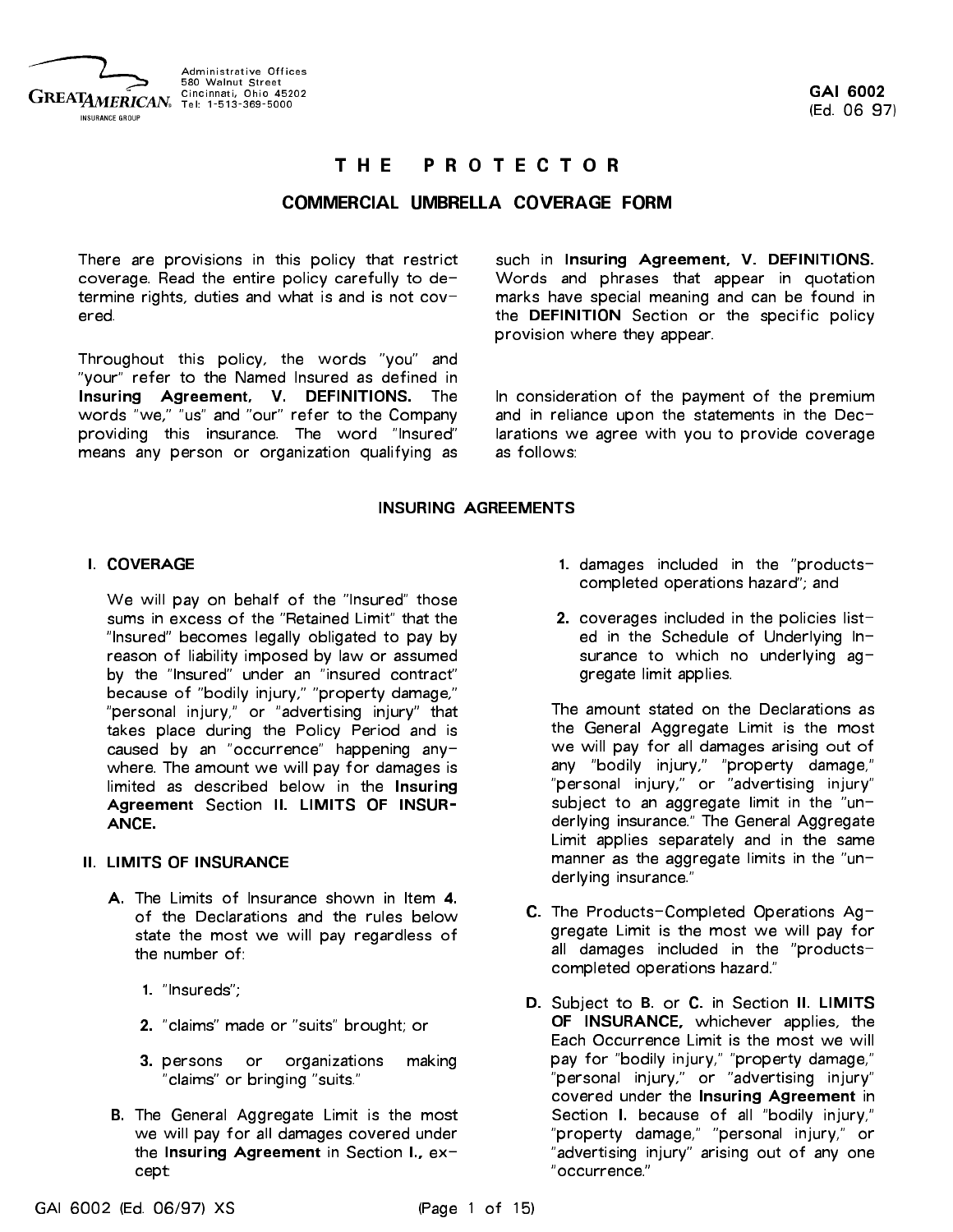- E. If the applicable Limits of Insurance of the policies listed in the Schedule of Underlying Insurance or of other insurance providing coverage to the "Insured" are reduced or exhausted by actual payment of one or more "claims," subject to the terms and conditions of this policy, we will:
	- 1. in the event of reduction, pay in  $ex$ cess of the reduced underlying Limits of Insurance, or: of Insurance, or;
	- 2. in the event of exhaustion, continue in force as "underlying insurance," but for no broader coverage than is available under this policy.
- **F.** The Limits of Insurance of this policy apply separately to each consecutive annual period and to any remaining period of less than <sup>12</sup> months, starting with the beginning of the policy period shown in the Declarations, unless the policy period is extended after issuance for an additional period of less than <sup>12</sup> months. In that case, the additional period will be deemed part of the last preceding period for purposes of determining the Limits of Insurance.

#### G. Retained Limit

We will be liable only for that portion of damages, subject to the Each Occurrence Limit stated in the Declarations, in excess of the "retained limit," which is the greater of:

- 1. the total amounts stated as the applicable limits of the underlying policies listed in the Schedule of Underlying Insurance and the applicable limits of any other insurance providing coverage to the "Insured" during the Policy Period; or
- 2. the amount stated in the Declarations as Self-Insured Retention as <sup>a</sup> result of any one "occurrence" not covered by the underlying policies listed in the Schedule of Underlying Insurance nor by any other insurance providing coverage to the "Insured" during the Policy Period;

and then up to an amount not exceeding the Each Occurrence Limit as stated in the Declarations

Once the Self-Insured Retention has been exhausted by actual payment of "claims" in full by the "Insured," the Self-Insured Retention will not be reapplied or again payable by the "Insured" for said Policy Period.

- A. We will have the right and duty to investigate any "claim" and defend any "suit" seeking damages covered by the terms and conditions of this policy when:
	- 1. the applicable Limits of Insurance of the underlying policies listed in the Schedule of Underlying Insurance and the Limits of Insurance of any other insurance providing coverage to the "Insured" have been exhausted by  $ac$ tual payment of "claims" for any "occurrence" to which this policy applies; or
	- 2. damages are sought for any "occurrence" which is covered by this policy but not covered by any underlying policies listed in the Schedule of Underlying Insurance or any other insurance providing coverage to the "In sured." sured."
- B. When we assume the defense of any "claim" or "suit":
	- **1.** We will investigate any "claim" and defend any "suit" against the "Insured" seeking damages on account of any "occurrence" covered by this policy. We have the right to investigate,  $de$ fend and settle the "claim" or "suit" as we deem expedient.
	- 2. All expenses we incur in the investigation of any "claim" or defense of any "suit" are in addition to our Limits of Insurance.
	- **3.** We will pay the following as  $ex$ penses, to the extent that they are not included in the coverage in the underlying policies listed in the Schedule of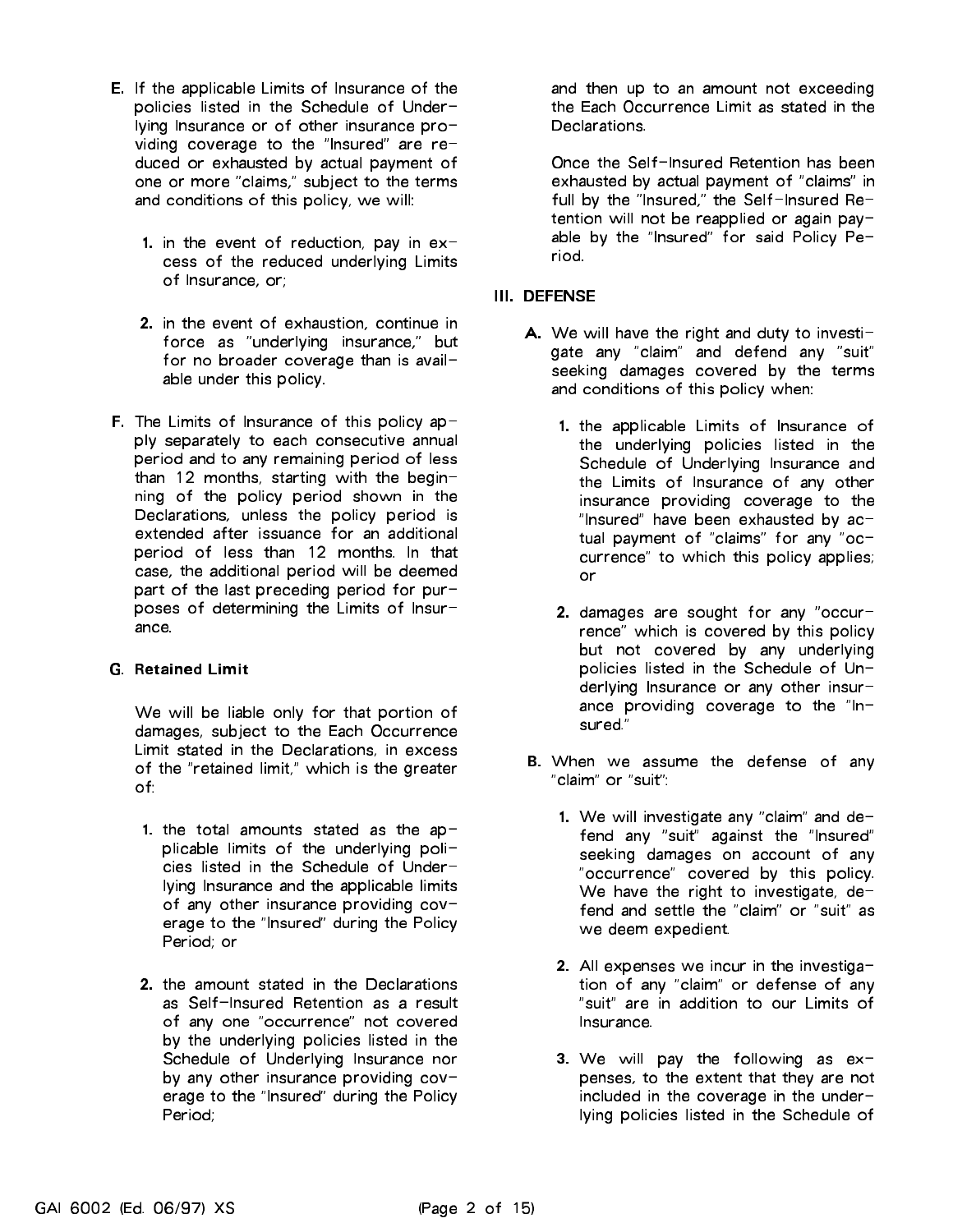Underlying Insurance or in any other insurance providing coverage to the "Insured":

- **a.** premiums on bonds to release attachments, which bond amounts will not exceed our Limits of Insurance, but we are not obligated to apply for or furnish any such bond;
- b. premiums on appeal bonds, which bond amounts will not exceed our policy limits, required by law to appeal any "claim" or "suit" we defend, but we are not obligated to apply for or furnish any such bond;
- c. all costs taxed against the "In sured" in any "claim" or "suit" we defend;
- d. pre-judgment interest awarded against the "Insured" on that part of the judgment we pay that is within our applicable Limits of Insurance. If we make an offer to pay the applicable Limits of Insurance, we will not pay any prejudgment interest based on the period of time after the offer;
- e. all interest that accrues after entry of judgment and before we have paid, offered to pay or deposited in court the part of the judgment that is within our  $ap$ plicable Limit of Insurance;
- f. the "Insured's" actual and reasonable expenses incurred at our request.
- C. We will not investigate any "claim" or defend any "suit" after our applicable Limits of Insurance have been exhausted by payment of judgments or settlements.
- D. In all other instances except Subsection A. in Section III. DEFENSE, we will not be obligated to assume charge of the investigation, settlement or defense of any "claim" or "suit" against the "Insured." We will, however, have the right and will be given the opportunity to participate in the settlement, defense and trial of any "claim"

or "suit" relative to any "occurrence" which, in our opinion, may create liability on our part under the terms of this policy. If we exercise such right, we will do so at our own expense.

# IV. EXCLUSIONS

This insurance does not apply to:

- A. "Bodily injury" or "property damage" expected or intended from the standpoint of the "Insured." This exclusion does not apply to "bodily injury" resulting from the use of reasonable force to protect persons or property.
- B. Any obligation of the "Insured" under <sup>a</sup> Workers Compensation, Unemployment Compensation or Disability Benefits Law, or under any similar law, regulation or ordinance.
- C. Any obligation of the "Insured" under the Employee Retirement Income Security Act of <sup>1974</sup> or any amendments to that act, or under any similar law, regulation or ordinance.
- D. Any obligation of the "Insured" under <sup>a</sup> No Fault, Uninsured Motorist or Underinsured Motorist law, or under any similar law, regulation or ordinance.
- E. "Property damage" to "impaired property" or property that has not been physically injured, arising out of:
	- 1. <sup>a</sup> defect, deficiency, inadequacy or dangerous condition in "your product" or "your work"; or
	- 2. <sup>a</sup> delay or failure by you or anyone acting on your behalf to perform <sup>a</sup> contract or agreement in accordance with its terms.

This exclusion does not apply to the loss of use of other property arising out of sudden and accidental physical injury to "your product" or "your work" after it has been put to its intended use.

F. "Property damage" to "your product" arising out of it or any part of it.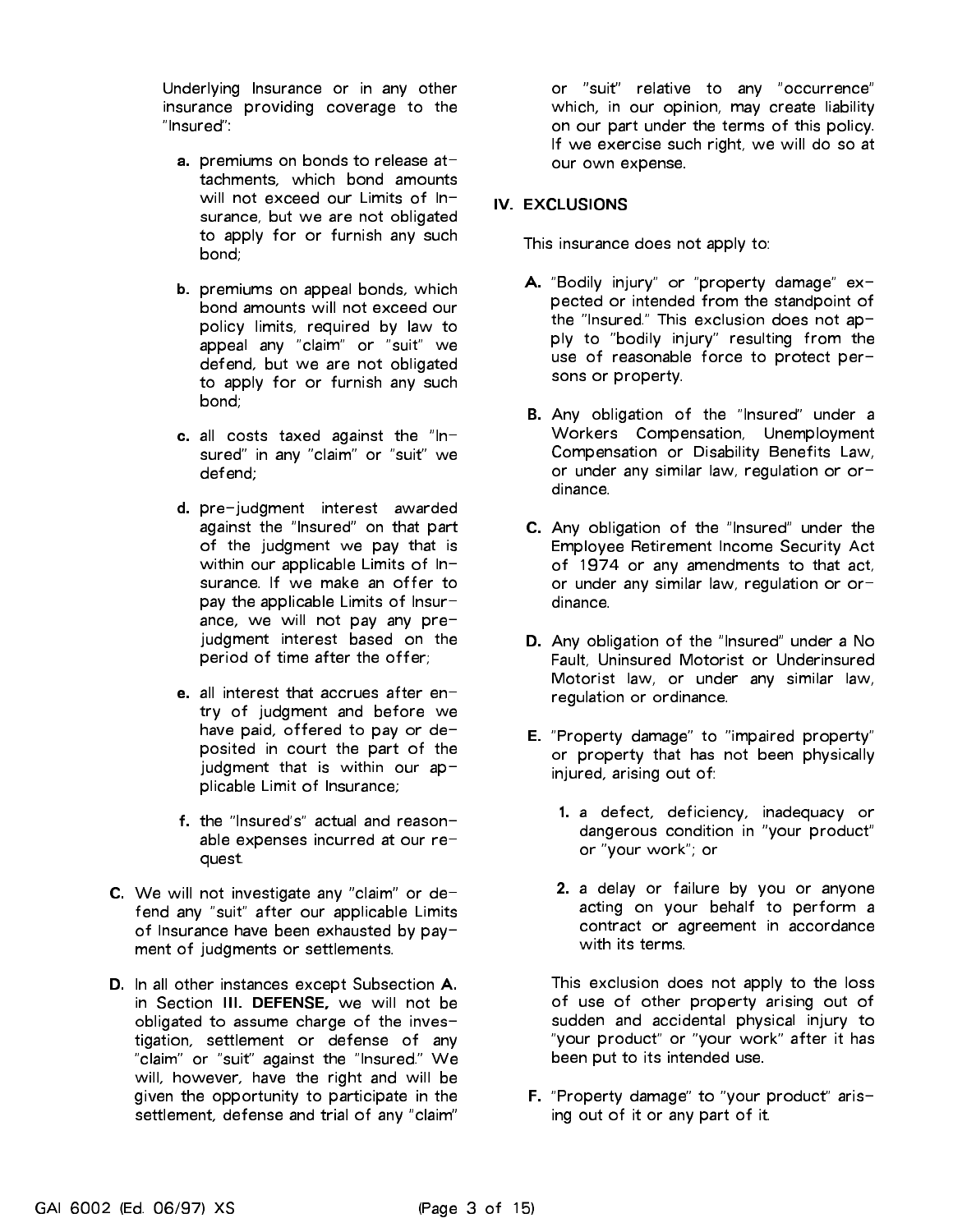G. "Property damage" to "your work" arising out of it or any part of it and included in the "products-completed operations hazard."

This exclusion does not apply if the damaged work or the work out of which the damage arises was performed on your behalf by <sup>a</sup> subcontractor.

- H. Damages claimed for any loss, cost or expense incurred by you or others for the loss of use, withdrawal, recall, inspection, repair, replacement, adjustment, removal or disposal of:
	- 1. "your product";
	- 2. "your work"; or
	- 3. "impaired property"

if such product, work or property is withdrawn or recalled from the market or from use by any person or organization because of <sup>a</sup> known or suspected defect, deficiency, inadequacy or dangerous condition in it.

- I. "Property damage" to property owned by the "Insured."
- J. "Personal injury" or "advertising injury":
	- 1. arising out of oral, written, televised, videotaped, or electronic publication of material, if done by or at the direction of the "Insured" with knowledge of its falsity;
	- 2. arising out of oral, written, televised, videotaped, or electronic publication of material whose first publication took place before the beginning of the policy period;
	- 3. arising out of the willful violation of <sup>a</sup> penal statute or ordinance committed by or with consent of the "Insured"; or
	- 4. for which the "Insured" has assumed liability in <sup>a</sup> contract or agreement. This exclusion does not apply to liability for damages that the "Insured" would have in the absence of the contract or agreement.
- K. "Advertising injury" arising out of:
- 1. breach of contract, other than misappropriation of advertising ideas under an implied contract;
- 2. the failure of goods, products or services to conform with advertised quality or performance;
- 3. the wrong description of the price of goods, products or services; or
- 4. an offense committed by an "Insured" whose business is advertising, broadcasting, publishing or telecasting.
- L. Any liability, including but not limited to settlements, judgments, costs, charges, expenses, costs of investigations, or the fees of attorneys, experts, or consultants, arising out of or in any way related to:
	- 1. The actual, alleged or threatened presence, discharge, dispersal, seepage, migration, release, or escape of "pollutants," however caused.
	- 2. Any request, demand or order that any "Insured" or others test for, monitor, clean-up, remove, contain, treat, detoxify, neutralize or in any way respond to or assess the effects of "pollutants." This includes demands, directives, complaints, "suits," orders or requests brought by any govern mental entity or by any person or group of persons.
	- 3. Steps taken or amounts incurred by <sup>a</sup> governmental unit or any other person or organization to test for, monitor, clean-up, remove, contain, treat, detoxify or neutralize or assess the  $ef$ fects of "pollutants."

This exclusion will apply to any liability, costs, charges, or expenses, or any judgments or settlements, arising directly or indirectly out of pollution whether or not the pollution was sudden, accidental, gradual, intended, expected, unexpected, preventable or not preventable.

As used in this exclusion "pollutants" means any solid, liquid, gaseous, or thermal irritant or contaminant, including, but not limited to smoke, vapor, soot, fumes, acids, alkalis, chemicals and waste material.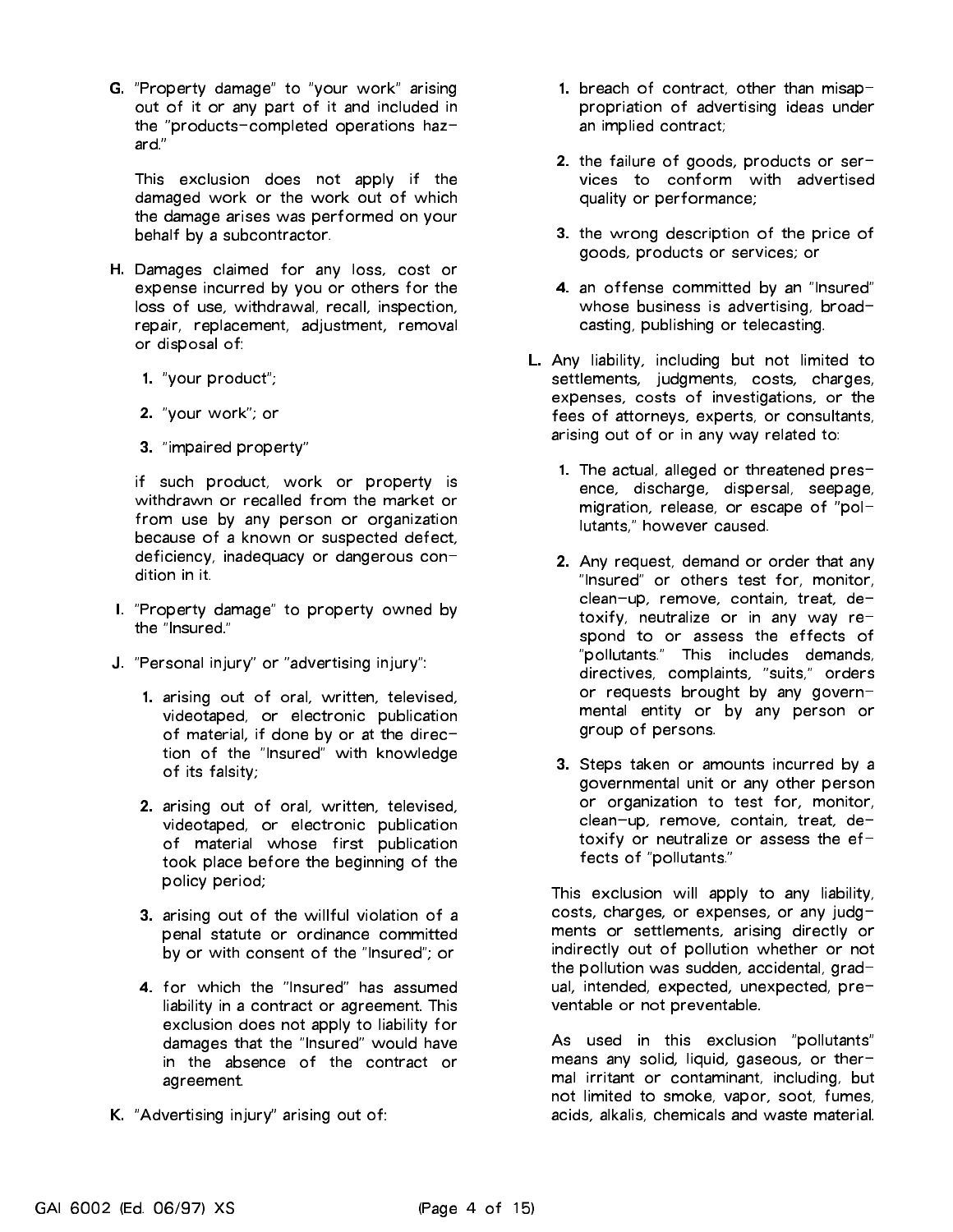Waste material includes materials which are intended to be or have been recycled, reconditioned or reclaimed.

- M. "Bodily injury" or "property damage" due to war, whether or not declared, or any act or condition incident to war. War includes civil war, insurrection, rebellion or revolution. This exclusion applies only to liability assumed under <sup>a</sup> contract or agreement.
- N. Any liability, including, but not limited to settlements, judgments, costs, charges, expenses, costs of investigations, or the fees of attorneys, experts, or consultants arising out of or related in any way, either directly or indirectly, to:
	- 1. asbestos, asbestos products, asbes tos-containing materials or products, asbestos fibers or asbestos dust, including, but not limited to, manufacture, mining, use, sale, installation,  $re$ moval, or distribution activities;
	- 2. exposure to testing for, monitoring of, cleaning up, removing, containing or treating of asbestos, asbestos products, asbestos-containing materials or products, asbestos fibers or asbestos dust; or
	- 3. any obligation to investigate, settle or defend, or indemnify any person against any "claim" or "suit" arising out of, or related in any way, either  $di$ rectly or indirectly, to asbestos, asbestos products, asbestos-containing materials or products, asbestos fibers or asbestos dust.
- O. "Bodily injury," "property damage," "personal injury" or "advertising injury" arising out of any:
	- 1. refusal to employ or promote;
	- 2. termination of employment;
	- 3. coercion, demotion, evaluation, reassignment, discipline, defamation,  $ha$ rassment, molestation, humiliation, discrimination or other employment related practices, policies, acts or omissions; or

4. consequential "bodily injury," "property damage," "personal injury" or "advertising injury" as <sup>a</sup> result of O.1. through O.3.

This exclusion applies whether the " $In$ sured" may be held liable as an employer or in any other capacity and to any obligation to share damages with or to repay someone else who must pay damages because of "bodily injury," "property dam age," "personal injury" or "advertising in jury."

- P. "Bodily injury," "property damage," "personal injury" or "advertising injury" excluded by the Nuclear Energy Liability Exclusion attached to this Policy.
- Q. The following Items 1. through 4., except to the extent that such insurance is provided by <sup>a</sup> policy listed in the Schedule of Underlying Insurance, and for no broader coverage than is provided by such policy:
	- 1. Liability of any employee with respect to "bodily injury," "property damage," "personal injury" or "advertising injury" to you or to another employee of the same employer injured in the course of such employment.
	- 2. "Bodily injury" or "property damage" arising out of the ownership, maintenance, operation, use, "loading" or "unloading" of any watercraft, if such watercraft is owned, or chartered without crew, by or on behalf of any "Insured." This exclusion will not apply to watercraft while ashore on any premises owned by, rented to, or controlled by you.
	- 3. "Bodily injury" or "property damage" arising out of the ownership, maintenance, operation, use, "loading" or "unloading" of any aircraft, if such aircraft is owned, or hired without pilot or crew, by or on behalf of any "In sured."
	- 4. "Bodily injury" to:
		- a. an employee of any "Insured" arising out of and in the course of: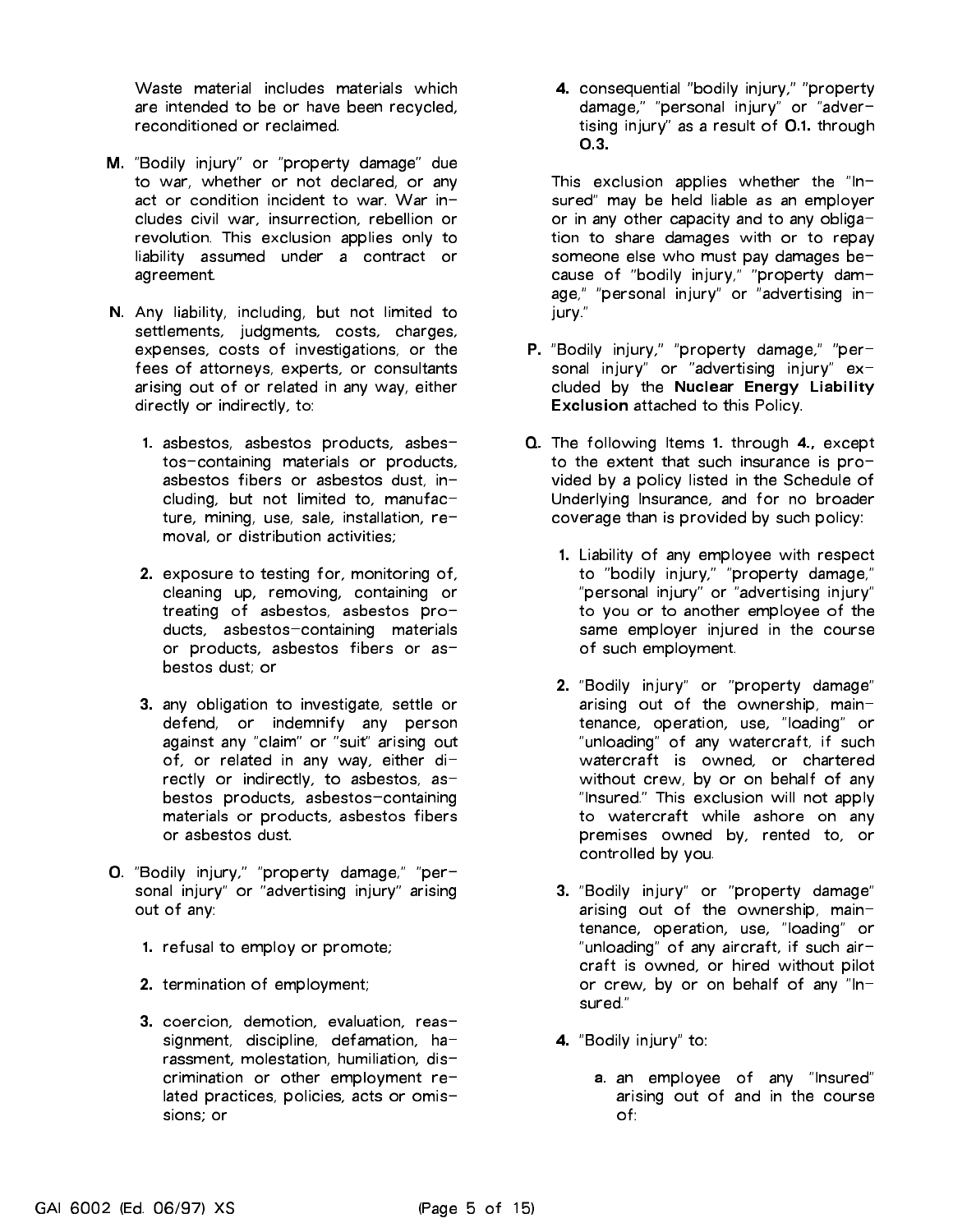- i. employment by any "Insured"; or
- ii. performing duties related to the conduct of any "In- sured's" business; or
- b. the spouse, child, parent, brother or sister of that employee as <sup>a</sup> consequence of Paragraph 4.a.

This exclusion applies:

- a. whether any "Insured" may be liable as an employer or in any other capacity; and
- b. to any obligation to share damages with or repay someone else who must pay damages because of the injury.

# V. DEFINITIONS

- A. "Advertising injury" means injury arising solely out of advertising activities of any "Insured" as <sup>a</sup> result of one or more of the following offenses during the policy period. riod:
	- 1. oral, written, televised, videotaped, or electronic publication of material that slanders or libels a person or organization or disparages a person's or or-<br>ganization's goods, products or services:  $\cdots$   $\cdots$   $\cdots$
	- 2. oral, written, televised, videotaped, or electronic publication of material that violates <sup>a</sup> person's right of privacy;
	- 3. misappropriation of advertising ideas or style of doing business;
	- **4.** infringement of copyright, title or slogan; or
	- 5. mental injury, mental anguish, humiliation, or shock, if directly resulting from Items A.1. through A.4.
- B. "Auto" means <sup>a</sup> land motor vehicle, trailer or semitrailer designed for travel on public roads, including any attached machinery or equipment. "Auto" does not include "mobile equipment."
- C. "Bodily injury" means physical injury, sickness, or disease, including death of <sup>a</sup> person. "Bodily injury" also means mental injury, mental anguish, humiliation, or shock if directly resulting from physical injury, sickness, or disease to that person.
- D. "Claim" means any demand for monetary damages upon an "Insured" resulting from <sup>a</sup> covered "occurrence."
- E. "Impaired property" means tangible property, other than "your product" or "your work," that cannot be used or is less useful because:
	- 1. it incorporates "your product" or "your work" that is known or thought to be defective, deficient, inadequate or dangerous; or
	- 2. you have failed to fulfill the terms of <sup>a</sup> contract or agreement;

if such property can be restored to use by:

- 1. the repair, replacement, adjustment or removal of "your product" or "your work"; or
- 2. your fulfilling the terms of the contract or agreement.
- F. "Insured" means each of the following, to the extent set forth:
	- 1. The Named Insured meaning:
		- a. Any person or organization listed in Item 1. of the Declarations, and any Company of which you own more than 50%, as of the effective date of this policy.
		- b. Any organization you newly  $ac$ quire or form, other than a partnership, joint venture or limited liability company, and over which you maintain ownership or majority interest, will qualify to be <sup>a</sup> Named Insured. However:
			- $(1)$  coverage under this provision is afforded only until the 90th day after you ac-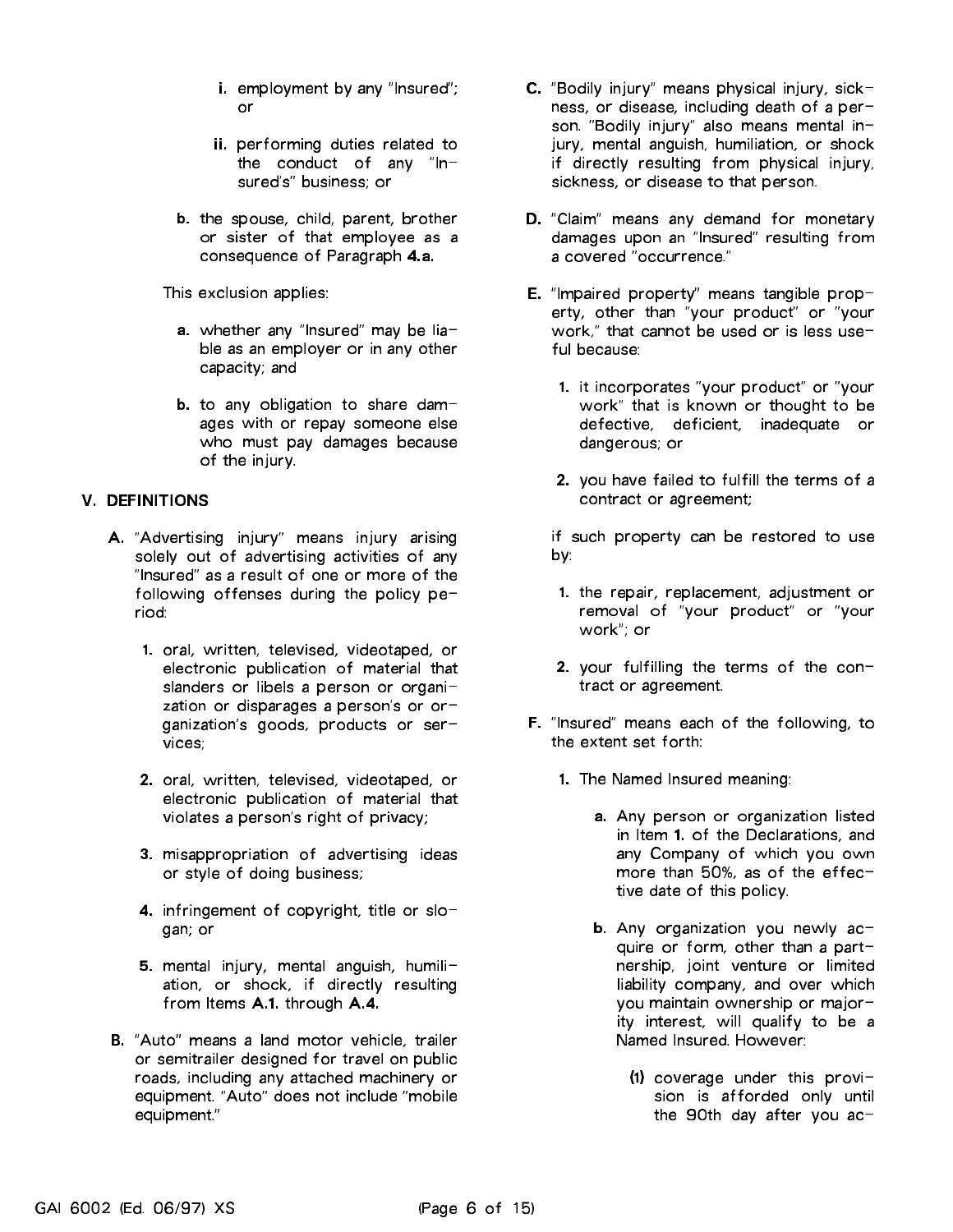quire or form the organization or the end of the policy period, whichever is earlier;

- (2) coverage does not apply to "bodily injury," "property damage," "personal injury" or "advertising injury" that  $oc$ curred before you acquired or formed the organization; and
- (3) coverage applies only if the organization is included under the coverage provided by the policies listed in the Schedule of Underlying Insurance and then for no broader coverage than is provided under such underlying policies.
- 2. If you are an individual, you and your spouse, but only with respect to the conduct of <sup>a</sup> business of which you are the sole owner as of the effective date of this policy.
- 3. If you are <sup>a</sup> partnership or joint venture, the partners or members and their spouses but only as respects the conduct of your business.
- 4. If you are <sup>a</sup> limited liability company, the members or managers but only as respects the conduct of your business.
- 5. Any person or organization, other than the Named Insured, included as an  $ad$ ditional "Insured" by virtue of an "insured contract," and to which coverage is provided by the "underlying insurance," and for no broader coverage than is provided by the "underlying insurance" to such additional "Insured."
- 6. Any of your partners, executive officers, directors, or employees but only while acting within the scope of their duties.

However, the coverage granted by this Provision 6. does not apply to the ownership, maintenance, use, "loading" or "unloading" of any "autos," aircraft or watercraft unless such coverage is included under the policies listed in the

Schedule of Underlying Insurance and for no broader coverage than is provided under such underlying policies.

Employees include "leased workers" but not "temporary workers." "Leased workers" are leased to you by <sup>a</sup> labor leasing firm under an agreement between you and the labor leasing firm to perform related duties to the conduct of your business. "Leased work ers" are not "temporary workers." "Temporary workers" are persons furnished to you to substitute for permanent employees on leave or to meet seasonal or short-term workload conditions.

- 7. Any person, other than one of your  $employees$ , or organization while  $act$ ing as your real estate manager.
- 8. Any person (other than your partners, executive officers, directors, stockholders or employees) or organizations with respect to any "auto" owned by you, loaned to you or hired by you or on your behalf and used with your permission.

However, the coverage granted by this Provision 8. does not apply to any person using an "auto" while working in a business that sells, services, repairs or parks "autos" unless you are in that business.

- 9. No person or organization is an "In sured" with respect to the conduct of any current or past partnership or joint venture that is not shown as a Named venture that is not shown as <sup>a</sup> Named Insured in the Declarations. Insured in the Declarations.
- G. "Insured contract" means any oral or written contract or agreement entered into by you and pertaining to your business under which you assume the "tort liability" of another party to pay for "bodily injury" or "property damage" to <sup>a</sup> third person or organization, provided that the "bodily in jury" or "property damage" occurs subsequent to the execution of the contract or agreement. "Tort liability" means a civil liability that would be imposed by law in the absence of any contract or agreement.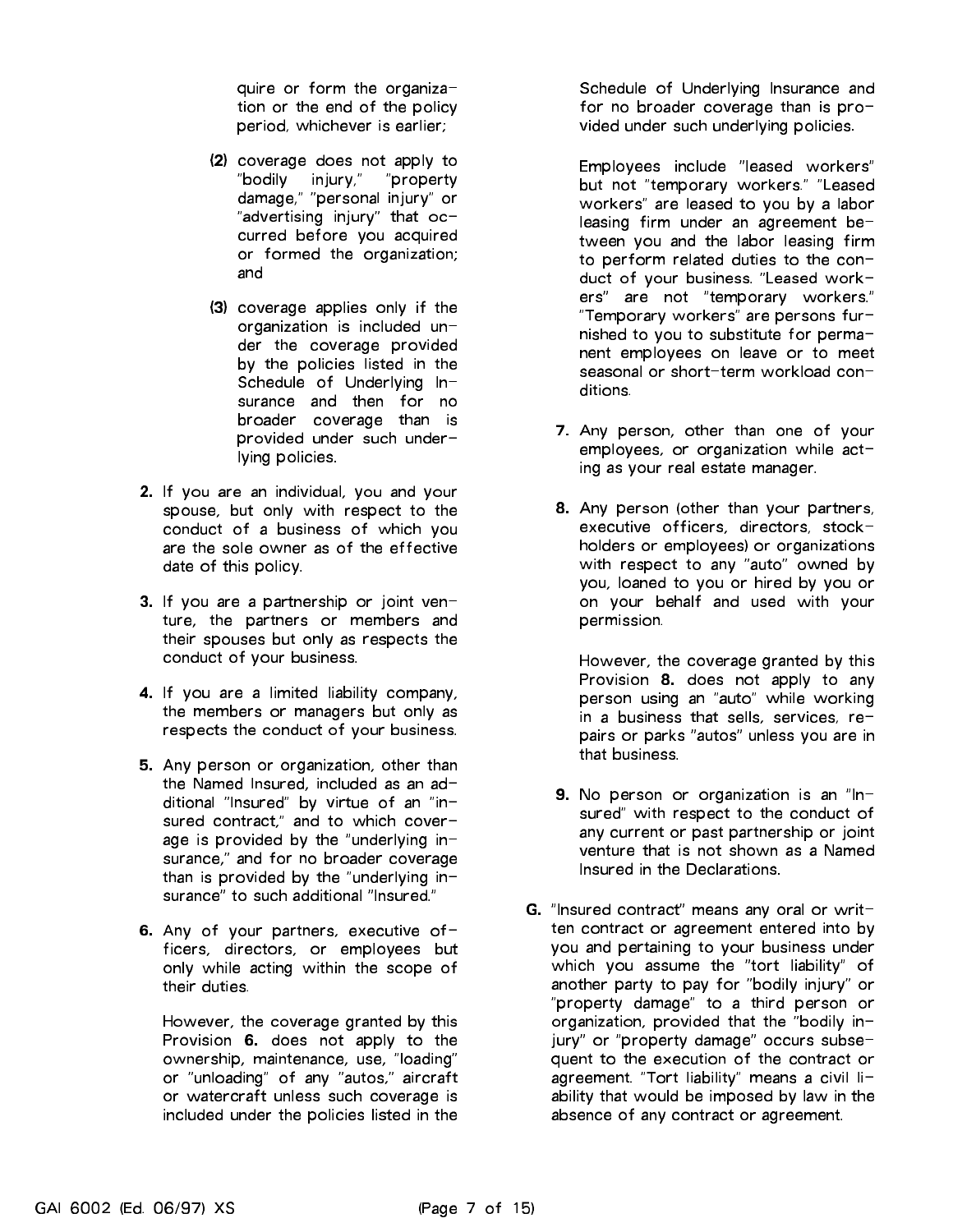- $H.$  "Loading" or "unloading" means the handling of property:
	- 1. after it is removed from the place where it is accepted for movement into or onto an aircraft, watercraft or "auto";
	- 2. while it is in or on an aircraft, watercraft or "auto";
	- 3. while it is being moved from an aircraft, watercraft or "auto" to the place where it is finally delivered.

However, "loading" or "unloading" does not include the movement of property by means of <sup>a</sup> mechanical device, other than <sup>a</sup> hand truck, that is not attached to the  $air$ craft, watercraft or "auto."

- I. "Mobile equipment" means any of the following types of land vehicles, including any attached machinery or equipment:
	- 1. bulldozers, farm machinery, forklifts and other vehicles designed for use principally off public roads;
	- 2. vehicles maintained for use solely on or next to premises you own or rent;
	- 3. vehicles that travel on crawler treads;
	- 4. vehicles, whether self-propelled or not, maintained primarily to provide mobility to permanently mounted:
		- a. power cranes, shovels, loaders, diggers or drills; or
		- b. road construction or resurfacing equipment such as graders, scrapers or rollers;
	- 5. vehicles not described in 1., 2., 3., or 4. above that are not self-propelled and are maintained primarily to provide mobility to permanently attached equipment of the following types:
		- a. air compressors, pumps and generators, including spraying, welding, building cleaning, geophysical exploration, lighting and well servicing equipment or
- b. cherry pickers and similar devices used to raise or lower workers;
- 6. vehicles not described in 1., 2., 3., or 4. above maintained primarily for purposes other than the transportation of persons or cargo.

However, self-propelled vehicles with the following types of permanently attached equipment are not "mobile equipment" but will be considered "autos":

- a. equipment designed primarily for:
	- $(1)$  snow removal: (1) snow removal;
	- (2) road maintenance, but not construction or resurfacing; or
	- (3) street cleaning;
- b. cherry pickers and similar devices mounted on auto or truck chassis and used to raise or lower workand used to raise or lower workers: and ers; and
- c. air compressors, pumps and generators, including spraying, welding, building cleaning, geophysical exploration, lighting and well servicing equipment.
- J. "Occurrence" means:
	- 1. as respects "bodily injury" or "property damage," an accident, including continuous or repeated exposure to substantially the same general harmful conditions:  $\sim$  conditions;  $\sim$  conditions;
	- 2. as respects "personal injury," an offense arising out of the business of any "Insured" that results in "personal injury." All damages that arise from the same or related injurious material or acts will be considered as arising out of one "occurrence," regardless of the frequency or repetition thereof, the number and kind of media used and the number of claimants;
	- 3. as respects "advertising injury," an  $of$ fense committed in the course of advertising your goods, products and services that results in "advertising in-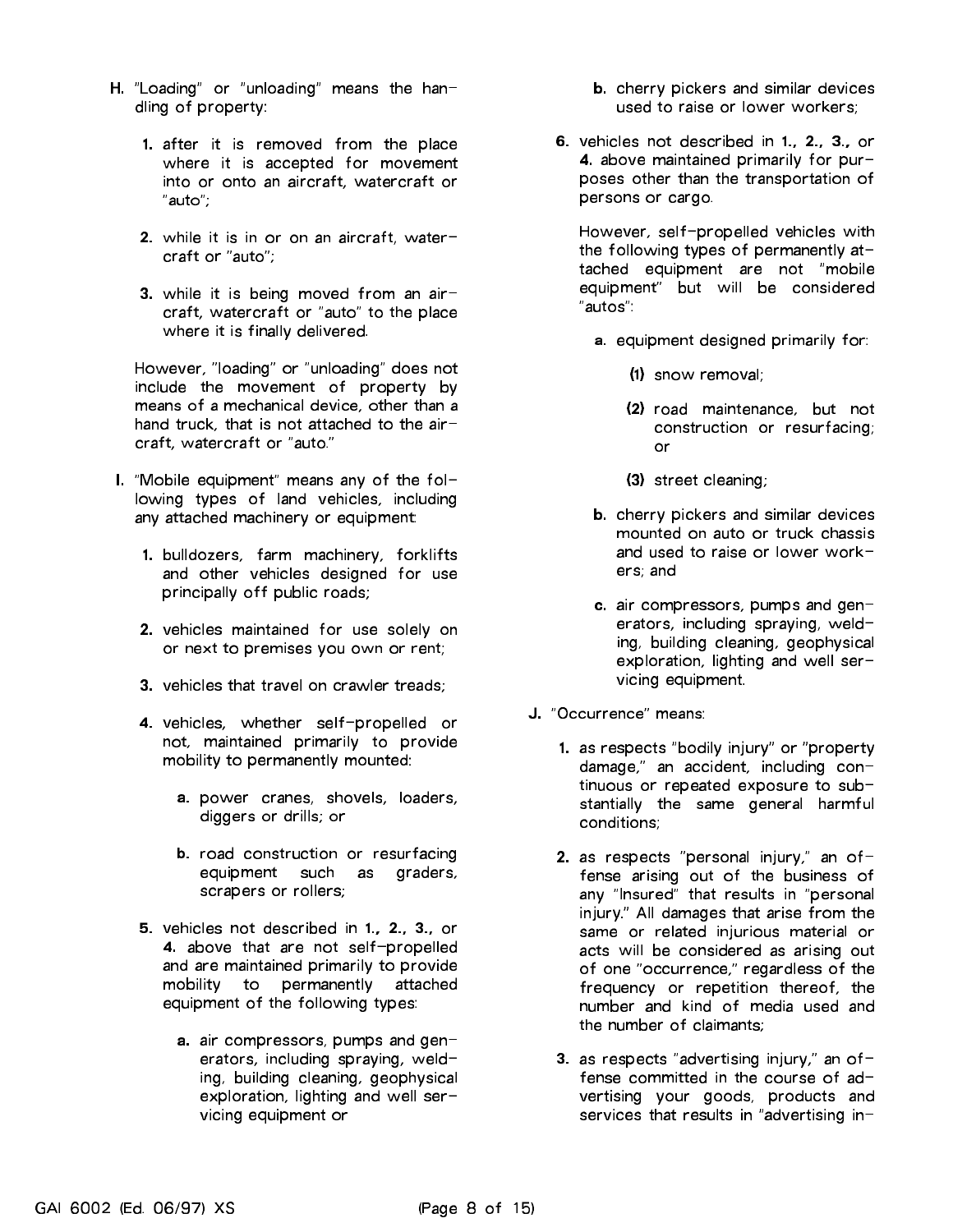jury." All damages that arise from the same or related injurious material or acts will be considered as arising out of one "occurrence," regardless of the frequency or repetition thereof, the number and kind of media used and the number of claimants.

- K. "Personal injury" means injury other than "bodily injury" or "advertising injury" arising out of one or more of the following offenses during the policy period:
	- 1. false arrest, detention or imprison ment;
	- 2. malicious prosecution;
	- 3. the wrongful eviction from, wrongful entry into, or invasion of the right of private occupancy of <sup>a</sup> room, dwelling or premises that <sup>a</sup> person occupies by or on behalf of its owner, landlord or lessor;
	- 4. oral, written, televised, videotaped, or electronic publication of material that slanders or libels a person or organization or disparages a person's or or-<br>ganization's goods, products or services;
	- 5. oral, written, televised, videotaped, or electronic publication of material that violates <sup>a</sup> person's right of privacy; or
	- 6. mental injury, mental anguish, humiliation, or shock, if directly resulting from Items K.1. through 5.
- L. 1. "Products-completed operations hazard" means all "bodily injury" and "property damage" from an "occur rence" taking place away from premises you own or rent and arising out of "your product" or "your work" except:
	- a. products that are still in your physical possession; or
	- b. work that has not yet been completed or abandoned.
	- 2. "Your work" will be deemed completed at the earliest of the following times:
- a. When all of the work called for in your contract has been completed.
- b. When all of the work to be done at the site has been completed if your contract calls for work at
- c. When that part of the work done at <sup>a</sup> job site has been put to its intended use by any person or organization other than another contractor  $\alpha$ <sup>-</sup> subcontractor working on the same project.

Work that may need service, maintenance, correction, repair or replace ment, but which is otherwise complete, will be treated as completed.

- 3. This "products-completed operations hazard" does not include "bodily injury" or "property damage" arising out of:
	- a. the transportation of property, unless the injury or damage arises out of <sup>a</sup> condition in or on <sup>a</sup> vehicle created by the "loading" or "unloading" of it;
	- b. the existence of tools, uninstalled equipment or abandoned or unused materials.
- M. "Property damage" means:
	- 1. physical injury to tangible property, including all resulting loss of use of that property. All such loss of use will be deemed to occur at the time of the physical injury that caused it; or
	- 2. loss of use of tangible property that is not physically injured. All such loss will be deemed to occur at the time of the "occurrence" that caused it.
- N. "Suit" means <sup>a</sup> civil proceeding which seeks monetary damages because of "bodily injury," "property damage," "personal injury," or "advertising injury" to which this insurance applies. "Suit" includes: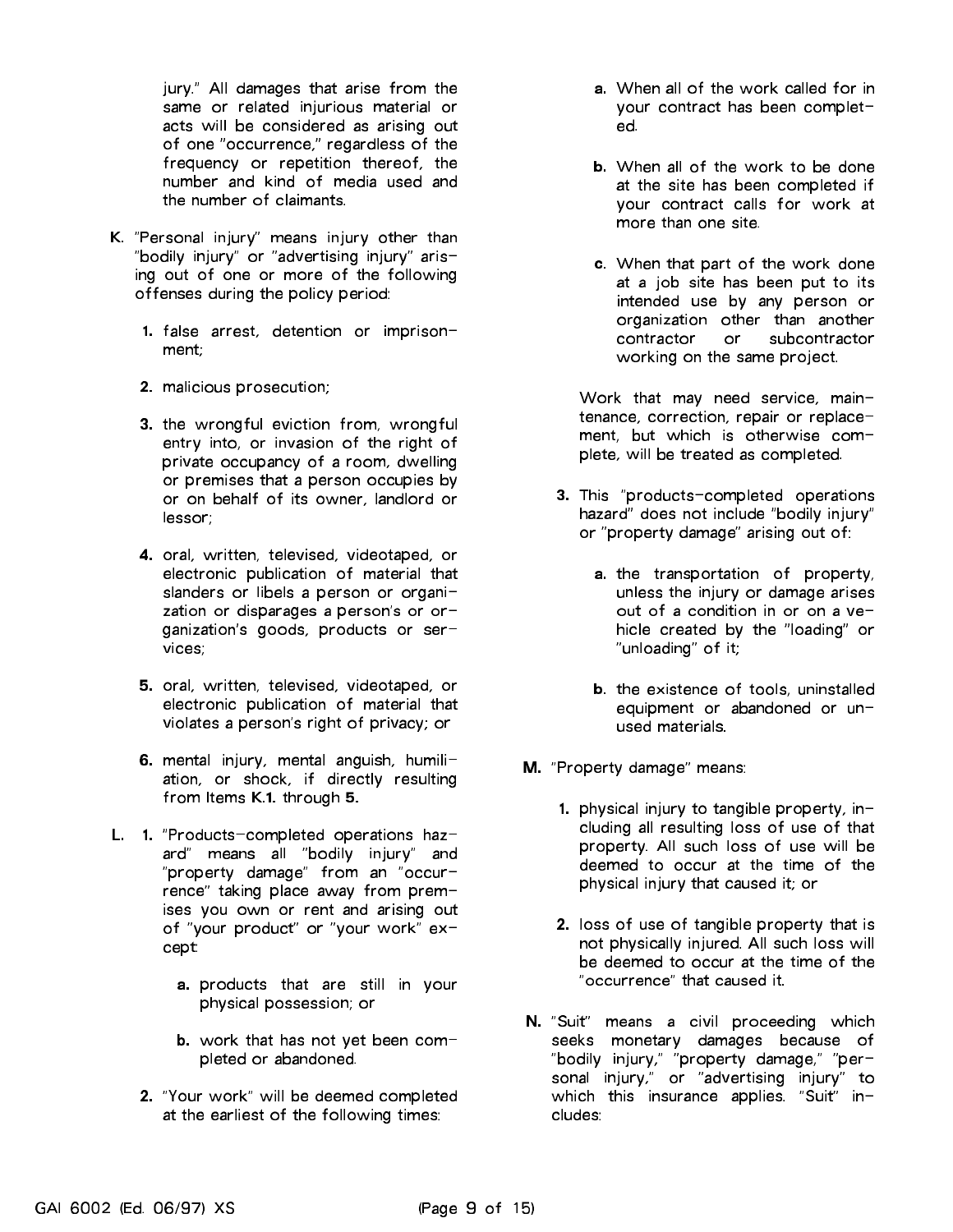- 1. an arbitration proceeding in which such damages are claimed and to which you must submit or do submit with our consent; or
- 2. any other alternative dispute resolution proceeding in which such damages are claimed and to which you submit with our consent.
- O. "Underlying insurance" means the insurance coverage provided under policies shown in the Schedule of Underlying Insurance, or any additional policies agreed to by us in writing. It includes any policies issued to replace those policies during the term of this insurance that provide:
	- 1. at least the same policy limits; and
	- 2. insurance for the same hazards,  $ex$ cept as to any modifications which are agreed to by us in writing.
- P. "Your product" means:
	- 1. Any goods or products, other than real property, manufactured, sold, handled, distributed or disposed of by:
		- a. you;
		- b. others trading under your name; or
		- c. <sup>a</sup> person or organization whose business or assets you have acquired; and
	- 2. Containers (other than vehicles) materials, parts or equipment furnished in connection with such goods or products.

"Your product" includes:

- 1. warranties or representations made at any time with respect to the fitness, quality, durability, performance or use of "your product"; and
- 2. the providing of or failure to provide warnings or instructions.

"Your product" does not include vending machines or other property rented to or located for the use of others but not sold.

- Q. "Your work" means:
	- 1. work or operations performed by you or on your behalf; and
	- 2. materials, parts or equipment furnished in connection with such work or op-

"Your work" includes:

- 1. warranties or representations made at any time with respect to the fitness, quality, durability, performance or use of "your work"; and
- 2. the providing of or failure to provide warnings or instructions.

# **VI. Conditions**

#### A. Appeals

If the "Insured" or an "Insured's" underlying insurers do not appeal a judgment in  $ex$ cess of the "retained limit," we have the right to make such an appeal. If we elect to appeal, our liability on such an award or judgment will not exceed our Limits of Insurance as stated in Item 4. of the Declarations plus the cost and expense of such appeal.

# B. Audit

We may audit and examine your books and records as they relate to this policy at any time during the period of this policy and for up to three years after the expiration or termination of this policy.

#### C. Bankruptcy or Insolvency

The bankruptcy, insolvency or inability to pay of any "Insured" or the bankruptcy, insolvency or inability to pay of any of the Underlying Insurers will not relieve us from the payment of any "claim" or "suit" covered by this policy. Under no circumstances will such bankruptcy, insolvency or inability to pay require us to drop down and replace the "retained limit" or assume any obligation with the "retained limit."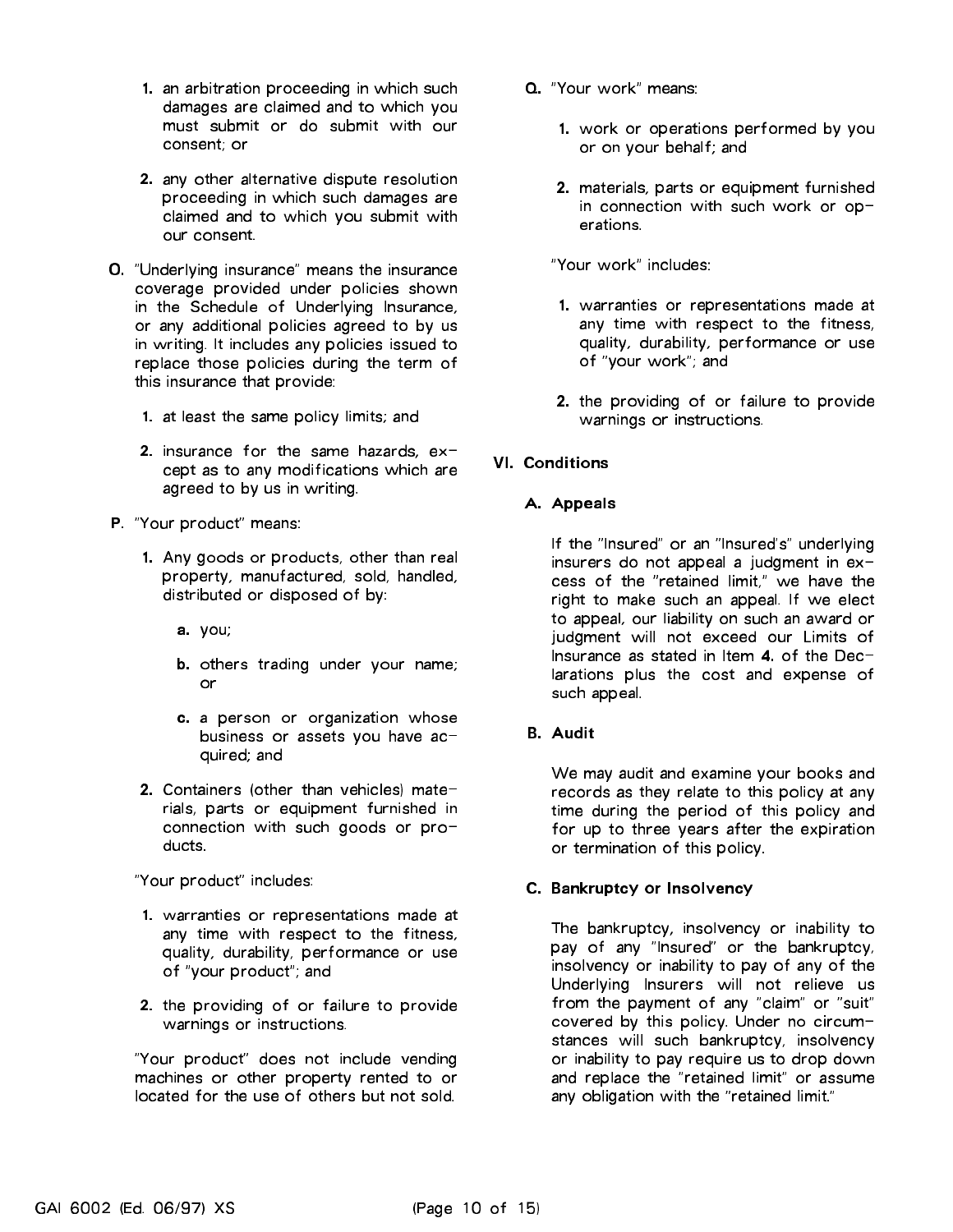#### D. Cancellation

- 1. You may cancel this policy. You must mail or deliver advance written notice to us stating when the cancellation is to take effect.
- 2. We may cancel this policy. If we cancel because of nonpayment of pre mium, we must mail or deliver to you not less than ten (10) days advance written notice stating when the cancellation is to take effect. If we cancel for any other reason, we must mail or deliver to you not less than thirty (30) days advance written notice stating when the cancellation is to take effect. Mailing that notice to you at your mailing address shown in Item 1. of the Declarations will be sufficient to prove notice.
- 3. The policy period will end on the day and hour stated in the cancellation  $no$ tice.
- 4. If we cancel, final premium will be calculated pro rata based on the time this policy was in force. Final premium will not be less than the Minimum Premium as shown in Item 3. of the Declarations.
- 5. If you cancel, final premium will be more than pro rata; it will be based on the time this policy was in force and increased by our short rate cancellation table and procedure. Final premium will not be less than the Minimum Premium as shown in Item 3. of the Dec**larations**
- 6. Premium adjustment may be made at the time of cancellation or as soon as practicable thereafter but the cancellation will be effective even if we have not made or offered any refund due you. Our check or our representative's check, mailed or delivered, will be sufficient tender of any refund due you.
- 7. The first Named Insured in Item 1. of the Declarations will act on behalf of all other "Insured's" with respect to the giving and receiving of notice of can-

cellation and the receipt of any refund that may become payable under this policy.

8. Any of these provisions that conflict with a law that controls the cancellation of the insurance in this policy is changed by this statement to comply with the law.

#### E. Changes

Notice to any agent or knowledge possessed by any agent or any other person will not effect <sup>a</sup> waiver or <sup>a</sup> change in any part of this policy. This policy can only be changed by <sup>a</sup> written endorsement that becomes <sup>a</sup> part of this policy and that is signed by one of our authorized repre-

#### F. Duties in The Event of An Occurrence, **Claim Or Suit**

- 1. You must see to it that we are notified as soon as practicable of an "occur rence" which may result in <sup>a</sup> "claim" or "suit" under this policy. To the extent possible, notice will include:
	- a. how, when and where the "occurrence" took place;
	- b. the names and addresses of any injured person and witnesses;
	- c. the nature and location of any injury or damage arising out of the "occurrence."
- 2. If a "claim" or "suit" against any "Insured" is reasonably likely to involve this policy you must notify us in writing as soon as practicable.
- 3. You and any other involved "Insured" must<sup>-</sup>
	- a. immediately send us copies of any demands, notices, summonses or legal papers received in connection with the "claim" or "suit";
	- b. authorize us to obtain records and other information;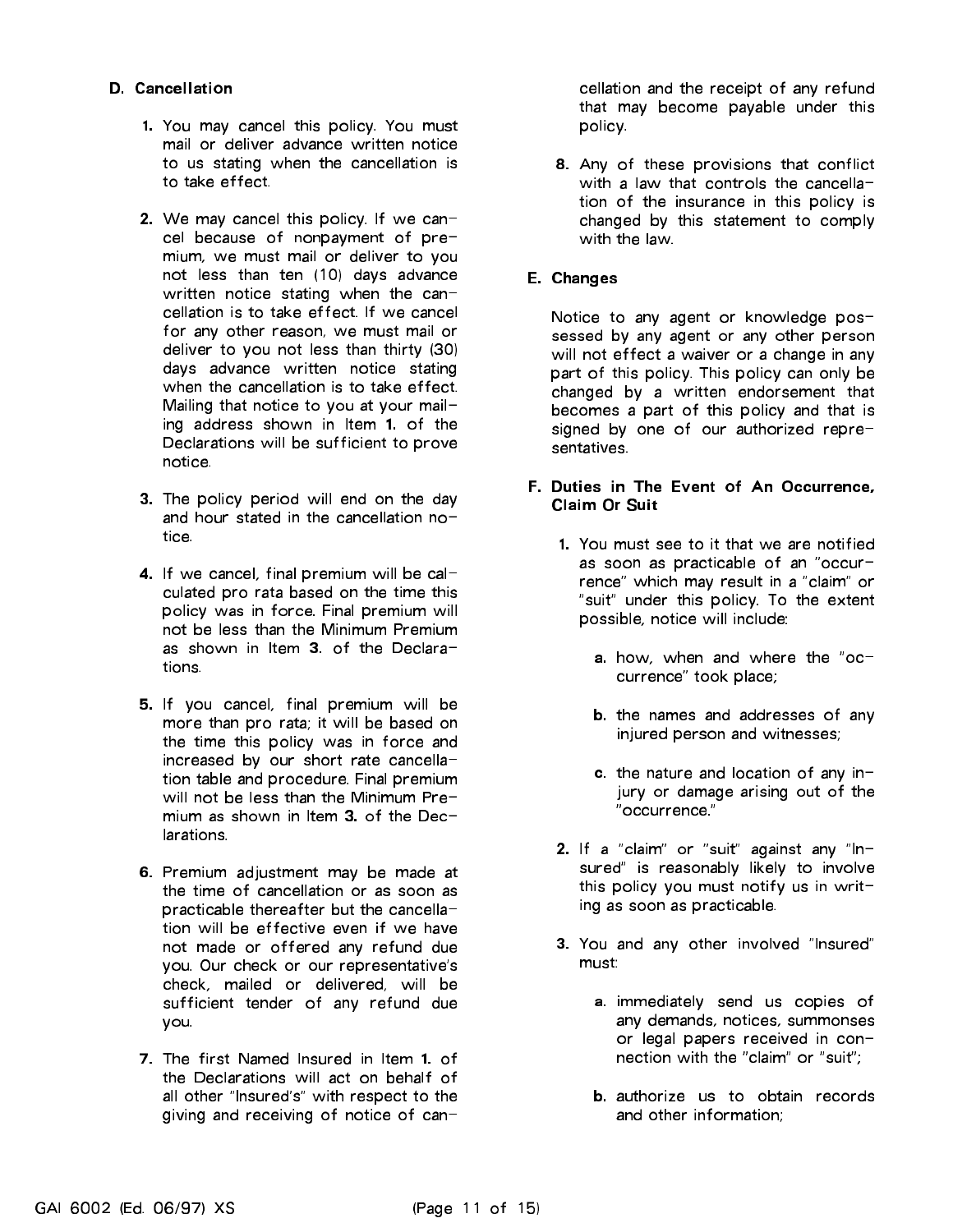- c. cooperate with us in the investigation, settlement or defense of the "claim" or "suit"; and
- d. assist us, upon our request, in the enforcement of any right against any person or organization which may be liable to the "Insured" because of injury or damage to which this insurance may also apply.
- 4. The "Insured's" will not, except at their own cost, voluntarily make <sup>a</sup> payment, assume any obligation, or incur any expense, other than for first aid, with-

# G. Inspection

We have the right, but are not obligated, to inspect the premises and operations of any "Insured" at any time. Our inspections are not safety inspections. They relate only to the insurability of the premises and operations of any "Insured" and the premiums to be charged. We may give you reports on the conditions we find. We may also recommend changes. While they may help reduce losses, we do not undertake to perform the duty of any person or organization to provide for the health or safety of any employees or the public. We do not warrant that the premises or operations of any "Insured" are safe or healthful or that they comply with laws, regulations, codes or standards.

# H. Legal Actions Against Us

There will be no right of action against us under this insurance unless:

- 1. you have complied with all the terms of this policy; and
- 2. the amount you owe has been determined by settlement with our consent or by actual trial and final judgment;

This insurance does not give anyone the right to add us as <sup>a</sup> party in an action against you to determine your liability.

# I. Maintenance of Underlying Insurance

During the period of this policy, you agree:

- 1. to keep the policies listed in the Schedule of Underlying Insurance in full force and effect;
- 2. that any renewals or replacements of the policies listed in the Schedule of Underlying Insurance will not be more restrictive in coverage;
- 3. that the Limits of Insurance of the policies listed in the Schedule of Underlying Insurance will be maintained except for any reduction or exhaustion of aggregate limits by payment of "claims" or "suits" for "occurrences" covered by "underlying insurance"; and
- 4. that the terms, conditions and endorsements of the policies listed in the Schedule of Underlying Insurance will not change during the period of this policy such as to increase the coverage afforded under this policy.

If you fail to comply with these requirements, we will only be liable to the same extent that we would have been had you fully complied with these requirements.

# J. Other Insurance

If other insurance applies to <sup>a</sup> loss that is also covered by this policy, this policy will apply excess of the other insurance. Nothing herein will be construed to make this policy subject to the terms, conditions and limitations of such other insurance. However, this provision will not apply if the other insurance is specifically written to be excess of this policy.

# K. Premium

The first Named Insured designated in Item 1. of the Declarations will be responsible for payment of all premiums when due.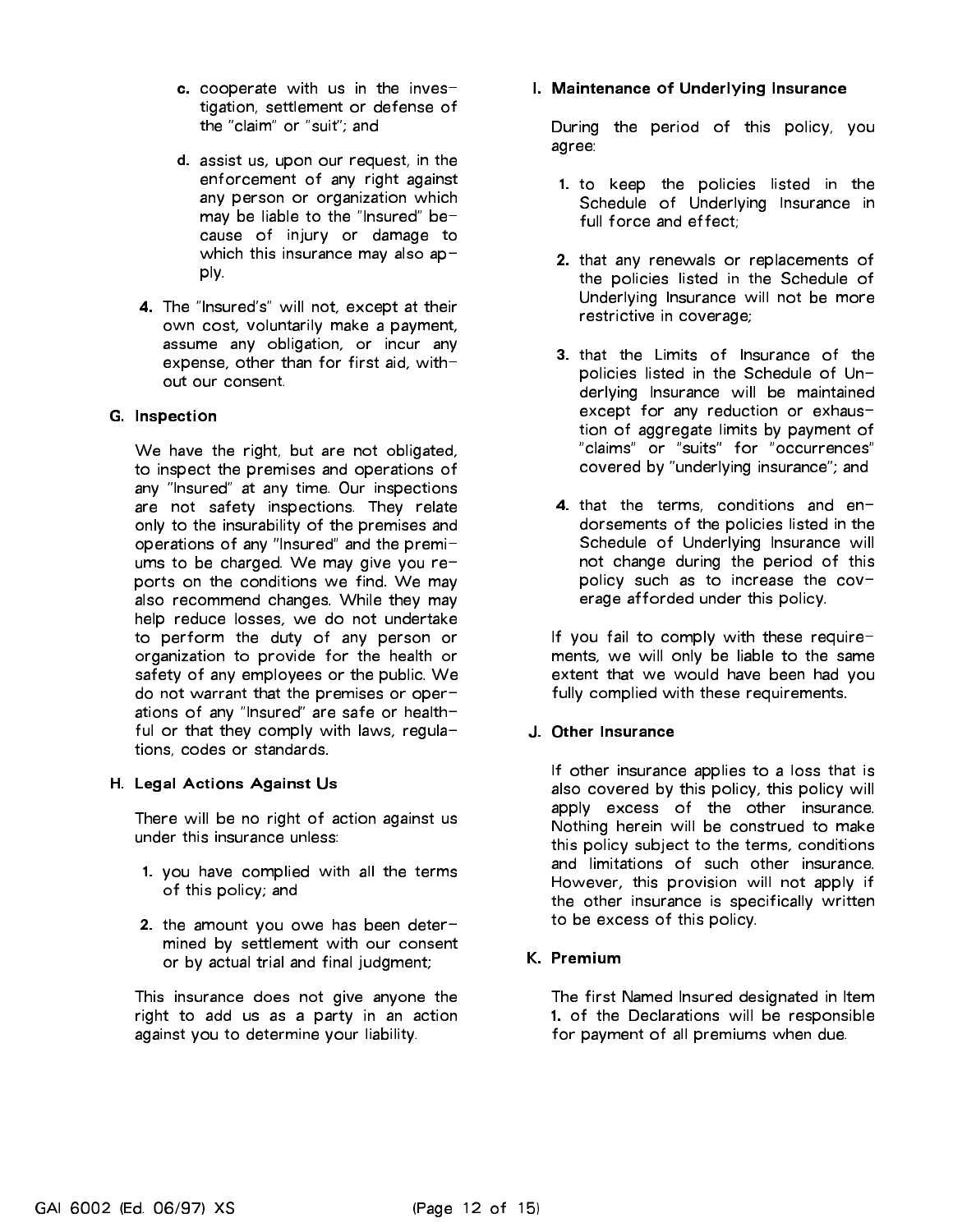The premium for this policy will be computed on the basis set forth in Item 3. of the Declarations. At the beginning of the policy period, you must pay us the Advance Premium shown in Item 3. of the Declarations.

When this policy expires or if it is canceled, we will compute the earned pre mium for the time this policy was in force. If this policy is subject to audit adjustment, the actual exposure basis will be used to compute the earned premium. If the earned premium is greater than the Advance Premium, you will promptly pay us the difference. If the earned premium is less than the Advance Premium, we will return the difference to you. But in any event we will retain the Minimum Premium as shown in Item 3. of the Declarations for each twelve months of our policy period.

#### L. Separation of Insureds

Except with respect to our Limits of Insurance and any rights or duties specifically assigned to the first Named Insured designated in Item 1. of the Declarations, this insurance applies:

- 1. as if each Named Insured were the only Named Insured; and
- 2. separately to each "Insured" against whom "claim" is made or "suit" brought.

#### M. Transfer of Rights of Recovery Against Others to Us

If any "Insured" has rights to recover all or part of any payment we have made under this policy, those rights are transferred to us. The "Insured" must do nothing after loss to impair those rights and must help us enforce them.

Any recoveries will be applied as follows:

- 1. any interests, including the "Insured," that have paid an amount in excess of our payment under this policy will be reimbursed first;
- 2. we then will be reimbursed up to the amount we have paid; and

3. lastly, any interests, including the "In sured," over which our insurance is excess, are entitled to claim the residue.

Expenses incurred in the excercise of rights of recovery will be apportioned between the interests, including the "Insured," in the ratio of their respective recoveries as finally settled.

# N. Terms Conformed to Statute

The terms of this Policy which are in conflict with the statutes of the state where this Policy is issued are amended to conform to such statutes.

If we are prevented by law or statute from paying on behalf of an "Insured," then we will, where permitted by law or statute, indemnify the "Insured" for those sums in excess of the "retained limit." sums in excess of the "retained limit."

# O. Transfer of Your Rights And Duties

Your rights and duties under this policy may not be transferred without our written consent.

If you die or are legally declared bankrupt, your rights and duties will be transferred to your legal representative but only while acting within the scope of duties as your legal representative. However, notice of cancellation sent to the first Named Insured designated in Item 1. of the Declarations and mailed to the address shown in this policy will be sufficient notice to  $ef$ fect cancellation of this policy.

# P. When Loss Is Payable

Coverage under this policy will not apply unless and until any "Insured" or an "In- sured's" underlying insurer is obligated to pay the "retained limit."

When the amount of loss has finally been determined, we will promptly pay on behalf of the "Insured" the amount of loss falling within the terms of this policy.

You will promptly reimburse us for any amount within the Self-Insured Retention advanced by us at our discretion on behalf of any "Insured."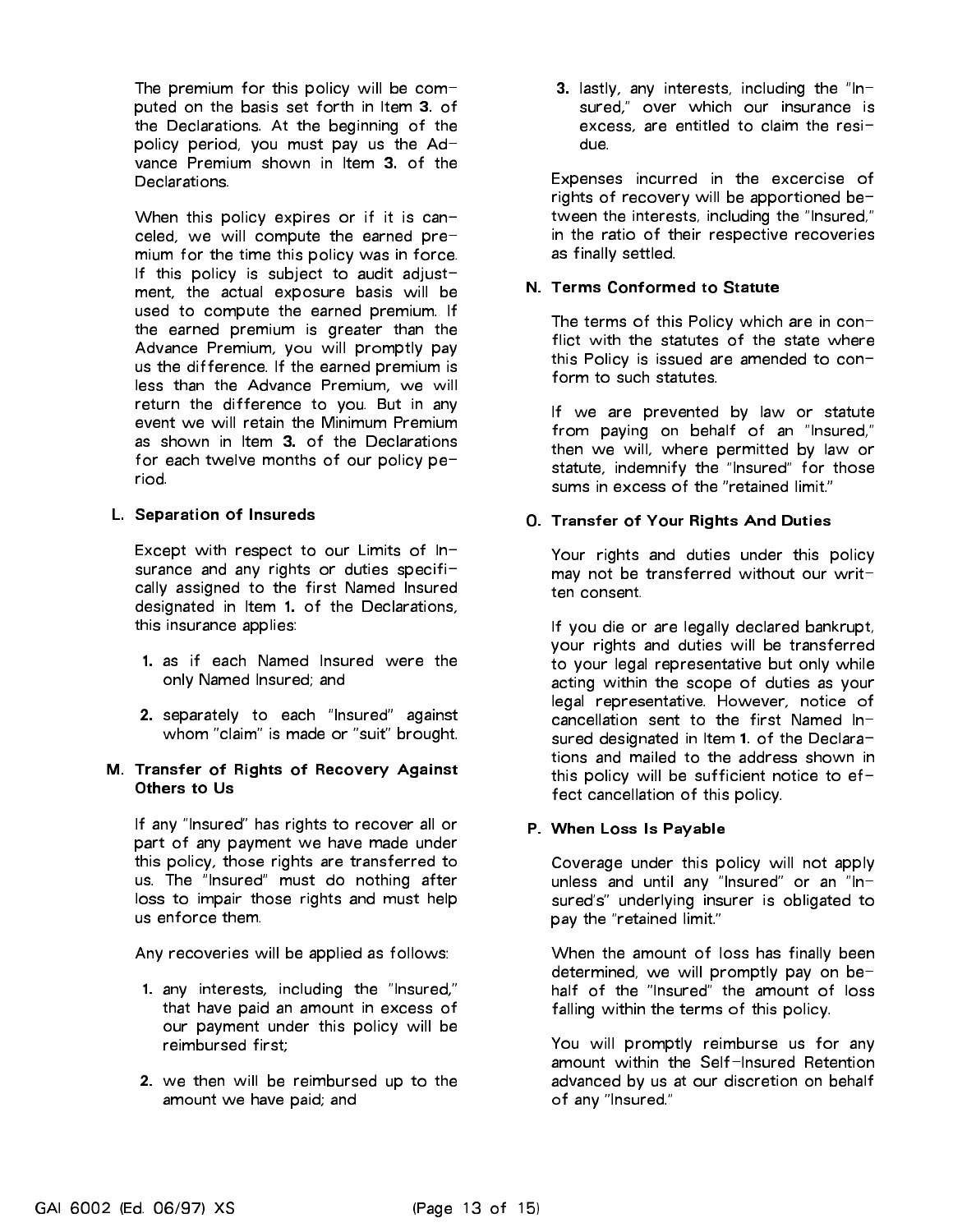This policy does not apply to:

- 1. Any liability, injury or damage:
	- a. with respect to which any "Insured" under the policy is also an "Insured" under a nuclear energy liability policy issued by Nuclear Energy Liability Insurance Association, Mutual Atomic Energy Liability Underwriters, Nuclear Insurance Association of Canada or any of their successors, or would be an "Insured" under any such policy but for its termination upon  $ex$ haustion of its Limits of Insurance; or
	- b. resulting from the "hazardous properties" of "nuclear material" and with respect to which (a) a person or organization is required to maintain financial protection pursuant to the Atomic Energy Act of 1954, or any law amendatory thereof, or (b) any "Insured" is, or had this policy not been issued would be, entitled to indemnity from the United States of America, or any agency thereof, under any agreement entered into by the United States of America, or any agency thereof, with any person or organization.
- 2. Any injury or "nuclear property damage" resulting from the "hazardous properties" of "nuclear material," if:
	- a. the "nuclear material" (a) is at any "nuclear facility" owned by, or operated by or on behalf of, any "Insured" or (b) has been discharged or dispersed therefrom;
	- b. the "nuclear material" is contained in "spent fuel" or "nuclear waste" at any time possessed, handled, used, processed, stored, transported or disposed of by or on behalf of any "Insured"; or
	- c. the injury or "nuclear property damage" arises out of the furnishing by any " $In$ sured" of services, materials, parts or equipment in connection with the planning, construction, maintenance, operation or use of any "nuclear facility," but if such facility is located within the United States

of America, its territories or possessions or Canada, this Exclusion 2.c. applies only to "nuclear property damage" to such "nuclear facility" and any property therein.

- 3. As used in this exclusion: 3. As used in this exclusion:
	- a. "Hazardous properties" includes radioactive, toxic or explosive properties.
	- b. "Nuclear facility" means:
		- i. any "nuclear reactor";
		- ii. any equipment or device designed or used for
			- $(1)$  separating the isotopes of uranium or plutonium,
			- (2) processing or utilizing "spent fuel"  $\alpha$ <sup> $\alpha$ </sup>
			- (3) handling, processing or packaging "nuclear waste";
		- iii. any equipment or device used for the processing, fabricating or alloying of "special nuclear material" if at any time the total amount of such material in the custody of any "Insured" at the premises where such equipment or device is located consists of or contains more than <sup>25</sup> grams of plutonium or uranium <sup>233</sup> or any combination thereof, or more than <sup>250</sup> grams of uranium 235;
		- iv. any structure, basin, excavation, premises or place prepared or used for the storage or disposal of, "nuclear waste," and includes the site on which any of the foregoing is located, all operations considered on such site and all premises used for such operations.
	- c. "Nuclear material" means "source material," "special nuclear material" or by-product material.